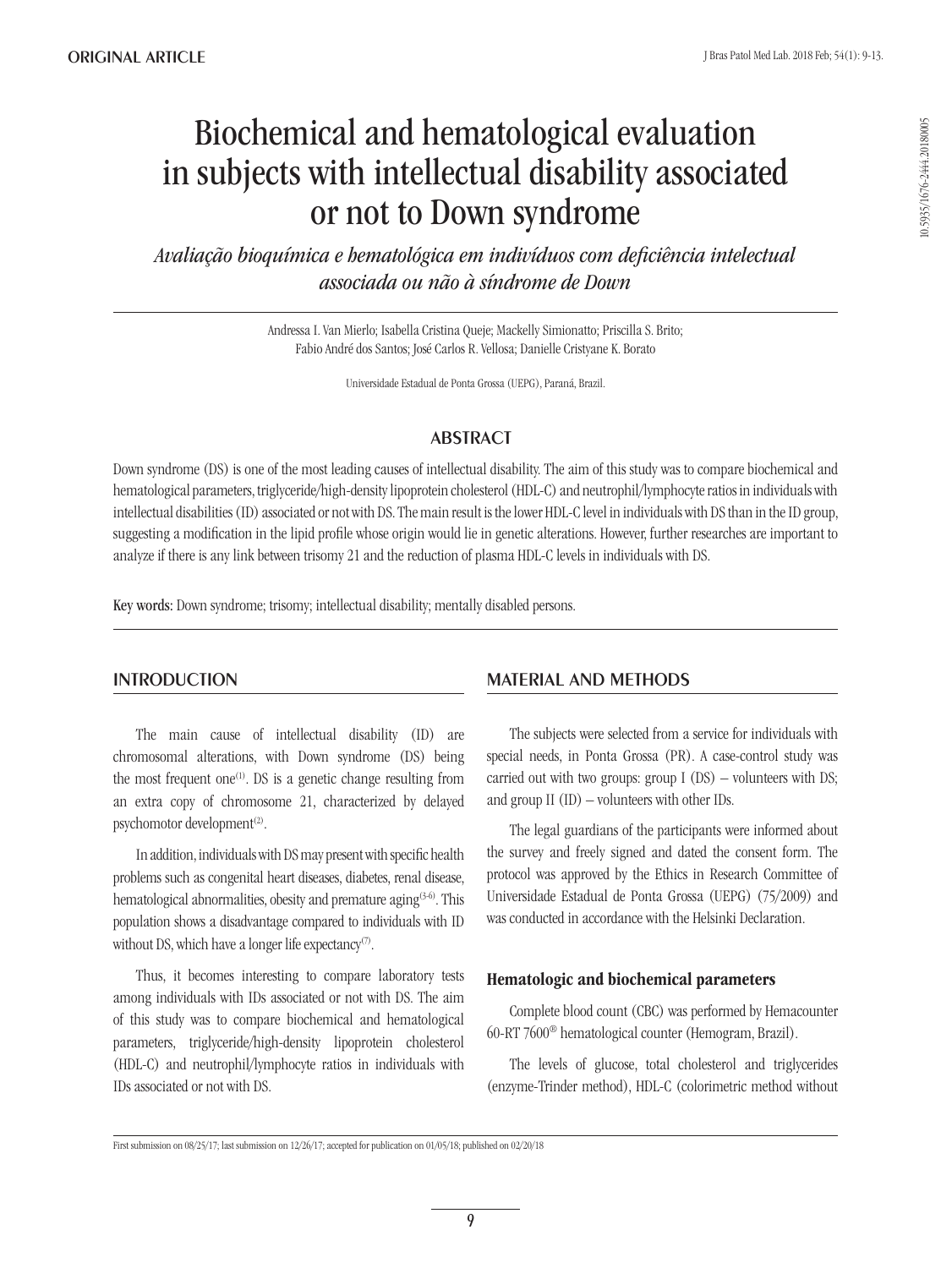precipitate), creatinine ( Jaffe reaction) and urea (colorimetric method) were obtained by using the automated analyzer respons® 920 and standardized kits (DiaSys Diagnostic Systems®). Lowdensity lipoprotein cholesterol (LDL-C) levels were calculated using the Friedewald equation: LDL-C = total cholesterol - HDL-C - (triglycerides/5)<sup>(8)</sup>, when triglyceride levels were below 400 mg/dl; and non-HDL-C, calculated by the formula: total cholesterol - HDL- $C^{(8)}$ . Glycated hemoglobin (HbA1c) was measured by highperformance liquid chromatography (HPLC) in a Diafast® analyzer (Prime Diagnostics, USA).

## Triglyceride/HDL-C and neutrophil/lymphocyte ratios

Triglyceride/HDL-C ratio was calculated by dividing plasma concentrations of triglycerides by HDL-C values. Neutrophil/ lymphocyte ratio was obtained by dividing neutrophil absolute count by lymphocyte absolute count in the peripheral blood.

#### Statistical analysis

Normality of data was assessed by the Shapiro-Wilk test. For the variables that did not present normal distribution, the logarithmic transformation was applied before the parametric analysis. Possible differences between the groups were evidenced by Fisher's exact test for the categorical variables and by *t*-Student test for the continuous variables. In all tests, the level of significance was pre-set at < 0.05. Data were analyzed by statistical software SPSS 17.0® (Chicago, USA).

#### **RESULTS**

The study population consisted of 37 children and adolescents. The group with ID presented individuals with a median age of 15 (14-17) years, 17 (63%) males and 10 (37%) females; whereas the group with DS presented individuals with a median age of 14 (13-18) years, six (60%) males and four (40%) females. There was no statistically significant difference for variables age  $(p =$  $0.641$ ) and sex ( $p = 0.579$ ) between the groups, demonstrating the homogeneity of the studied population.

The Table shows the results of the biochemical analysis and triglyceride/HDL-C and neutrophil/lymphocyte ratios. The group with DS presented significant decrease only in HDL-C levels  $(p =$ 0.034) compared to the ID group.

| TABLE – Biochemical parameters, triglyceride/HDL-C and |
|--------------------------------------------------------|
| neutrophil/lymphocyte ratios in the groups ID and DS   |

| Parameters              | ID $(n = 27)$     | DS $(n = 10)$        | <i>p</i> -value |
|-------------------------|-------------------|----------------------|-----------------|
| Glucose $(mg/dl)$       | 87 (84-92)        | 89 (83-106)          | 0.576           |
| Glycated hemoglobin (%) | $5(4.7-5.3)$      | $5.6(4.8-5,8)$       | 0.056           |
| Cholesterol (mg/dl)     | 145 (133-183)     | 143 (123-165)        | 0.295           |
| Triglycerides (mg/dl)   | 75 (59-101)       | 87 (55-101)          | 0.387           |
| $HDL-C$ (mg/dl)         | $46(38-54)$       | $40(33-42)$          | $0.034*$        |
| $LDL-C$ (mg/dl)         | 87 (66-113)       | 86 (73-113)          | 0.821           |
| Non-HDL-C $(mg/dl)$     | 100 (82-133)      | 97 (81-125)          | 0.684           |
| Creatinine (mg/dl)      | $0.82(0.71-0.9)$  | $0.83$ $(0.77-0.98)$ | 0.181           |
| Urea $(mg/dl)$          | $27(21-32)$       | 29 (27-37)           | 0.255           |
| Triglycerides/HDL-C     | $1.67(1.26-2.31)$ | $1.87(1.27-2.81)$    | 0.242           |
| Neutrophil/lymphocyte   | $1.51(1.03-1.93)$ | $1.86(1.05-2.62)$    | 0.301           |

*Values are medians and interquartile ranges,* t*-Student test*; *\* significant difference from the control group (*p *< 0.05).*

*HDL-C: high-density lipoprotein cholesterol; ID: intellectual disability; DS: Down syndrome; LDL-C: low-density lipoprotein cholesterol.*

Hematologic parameters were also compared between the groups. The results were significantly different  $(p = 0.019)$  for mean corpuscular volume (MCV) with 87 fl (86-88 fl) for the ID group, and 91 fl (87-92 fl) for the DS group. Absolute eosinophil counts and absolute band counts also were significantly different  $(p = 0.042, p = 0.036,$  respectively). The red blood cell counts, hemoglobin, hematocrit, mean corpuscular hemoglobin (MCH), mean corpuscular hemoglobin concentration (MCHC), total leukocytes, monocytes, lymphocyte, segmented, neutrophil, and platelet absolute counts were not statistically different between the analyzed groups.

#### **DISCUSSION**

The presented results agree with a previous study comparing DS children with their siblings, between 4 and 10 years of age, demonstrating decreased HDL-C levels in DS individuals<sup>(9)</sup>. In addition, this study also reported increased values for triglycerides, total cholesterol and LDL-C, demonstrating an unfavorable lipid profile in individuals with the syndrome, regardless of weight  $conditions<sup>(9)</sup>$ .

Moreover, a study involving 138 children, including 72 children with DS, also presented similar results with reduced HDL-C levels, as well as elevated concentrations of total cholesterol, triglycerides and LDL-C in children with DS<sup>(10)</sup>. This study suggests that changes in lipid metabolism found in children with DS may be determined by unknown genetic alterations $(10)$ .

However, recent studies reported no differences in lipid profile between subjects with DS and healthy controls. Tansley *et al*. (2012)<sup>(11)</sup>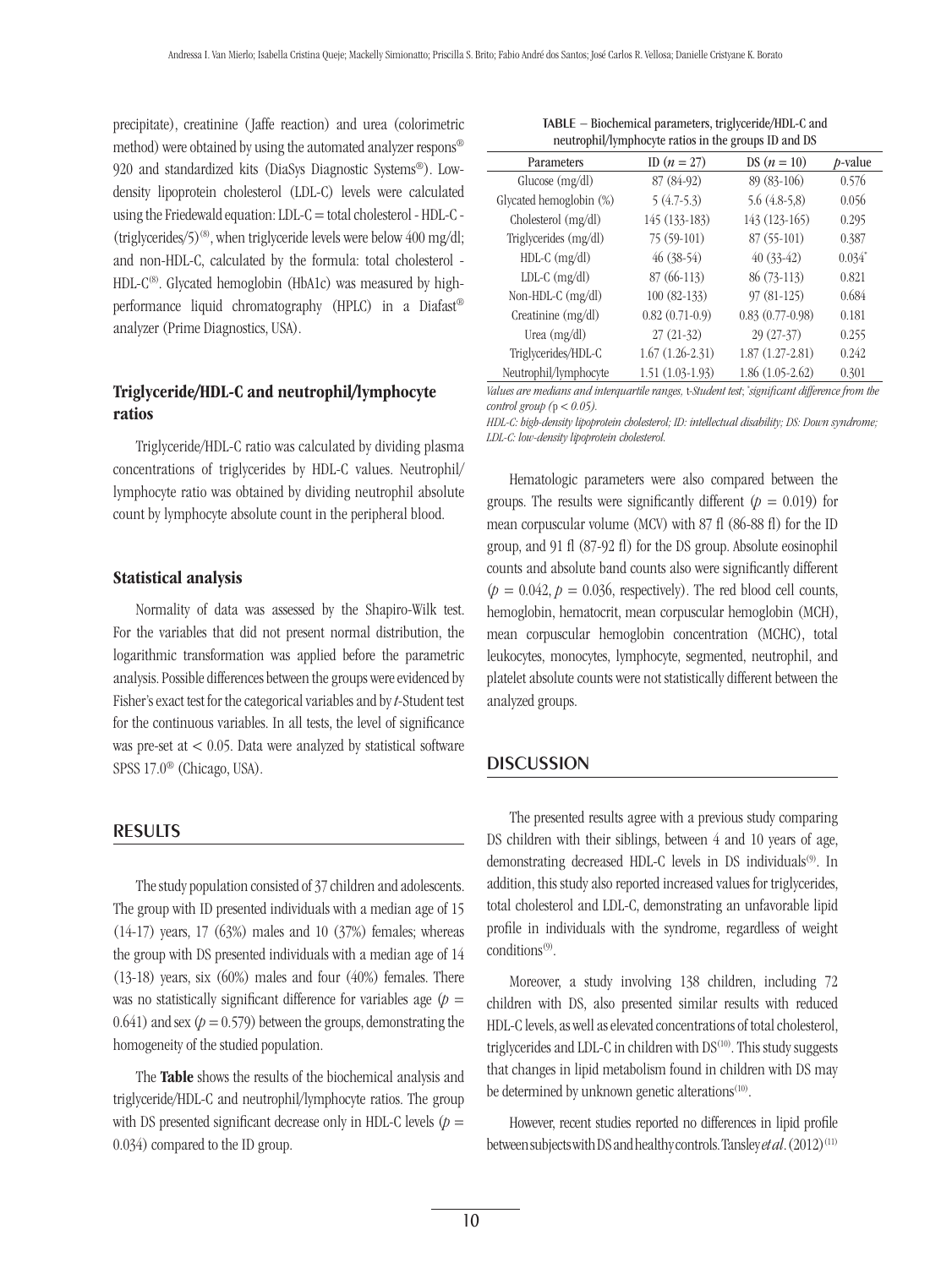studied 20 adults with DS. They were compared to healthy controls and their lipid profiles were similar, suggesting that trisomy 21 does not alter significantly the lipid metabolism. Another study, developed by Real de Asua *et al.* (2014)<sup>(12)</sup>, compared 49 adult subjects presenting DS to 49 healthy controls, and showed no difference between the groups for cholesterol, triglycerides, HDL-C and LDL-C.

In the present study, no differences were observed as to glucose and HbA1c between individuals with DS and DI (Table). Some studies have shown that individuals with DS are more likely to present diabetes *mellitus*, either by an autoimmune disorder (mostly type 1 diabetes *mellitus*) or by insulin resistance (mostly type 2 diabetes *mellitus*)<sup>(13)</sup>. It must be noted that the present study showed HbA1c results for individuals with DS indicative of high risk for developing diabetes (HbA1c between 5.7% and  $6.4\%)$ <sup>(14)</sup>, what could suggest a tendency to develop diabetes in the future.

Regarding the analysis of renal function, the current study does not present results outside the reference ranges for creatinine and urea; likewise, there was no difference between individuals with DS or ID. However, a similar study found that individuals with DS had higher creatinine levels compared to individuals with ID<sup>(15)</sup>. Another study in adults with DS compared with healthy controls demonstrated increased levels of creatinine in individuals with DS(16).

The present study also demonstrated an increase in MCV values in the DS population, suggesting a tendency for macrocytosis. Several studies have demonstrated the increase in MCV in individuals with DS(17, 18) and remaining elevated values throughout life for two-thirds of this population, what may hinder the interpretation of red blood cell (RBC) indices for the diagnosis of anemia<sup>(19)</sup>.

In addition to the highest tendency towards macrocytosis, several studies have evaluated the hematological profile in individuals with DS. Tenenbaum *et al.* (2011)<sup>(20)</sup> demonstrated that children with DS (aged 0-20 years) are at high risk for the development of iron deficiency anemia, as is the case with children in the general population. Awasthi *et al.* (2005)<sup>(21)</sup> evaluated 239 children with DS during a period of 10 years, and 6.2% of them presented some type of hematological disease, such as acute leukemia, transient myeloproliferative disease  $(73.3\%)$ , or anemia  $(1.7\%)$ . Taub  $(2001)^{(22)}$ reported the highest risk of developing acute lymphoblastic leukemia (ALL) or acute myelogenous leukemia (AML) faced by children with DS, compared to children without the syndrome.

Regarding the hematological parameters in DS, the reference values for hematological indices of children with DS are within the range established for children without the syndrome, what is supported by a study developed in Brazil, with children aged 2 to 10 years who did not present clinical signs and/or symptoms of infectious diseases<sup>(23)</sup>.

The triglyceride/HDL-C ratio is a suitable marker for the identification of children with cardiovascular risk $(24)$ . The present study results are in agreement with a previous study in the general population evaluating the triglyceride/HDL-C ratio for 6.197 children aged 10 to 19 years, in which the mean overall rate ratio was  $1.74 \pm 1.22^{\text{(25)}}$ . The values obtained for individuals with ID associated or not with DS, evaluated in the present study, were similar to those found in children in the general population.

Another relationship that is currently associated with an unfavorable cardiovascular profile in children is the neutrophil/ lymphocyte ratio(26) but we found no difference between individuals with ID and DS.

The main result is the decreased HDL-C level in individuals with DS when compared to the ID group, suggesting a modification in the lipid profile whose origin would lie in genetic alterations. However, the study presents important limitations regarding the sample size of the groups and confounding variables for a casecontrol study such as age and gender that were not paired, although the homogeneity of the population was statistically proved.

## **CONCLUSION**

Comparing the laboratory tests of individuals with ID and DS, the present study showed that there are no major differences between the two populations, except regarding the plasma levels of HDL-C. In this study, decreased levels of HDL-C were observed only in individuals with DS. The present study revealed possible higher risk for DS subjects to develop diabetes in the future through the HbA1c values observed. However, due to the limitations of the study, such as the small sample size, further researches are important to analyze if there is any link between trisomy 21 and the decreasing plasma HDL-C levels in individuals with DS.

#### Acknowledgments

The authors are grateful to the Department of Clinical and Toxicological Analysis of UEPG and the service for individuals with special needs, which allowed this study to be performed.

### Conflicts of interest

The authors declare no conflict of interest in any aspect of this report.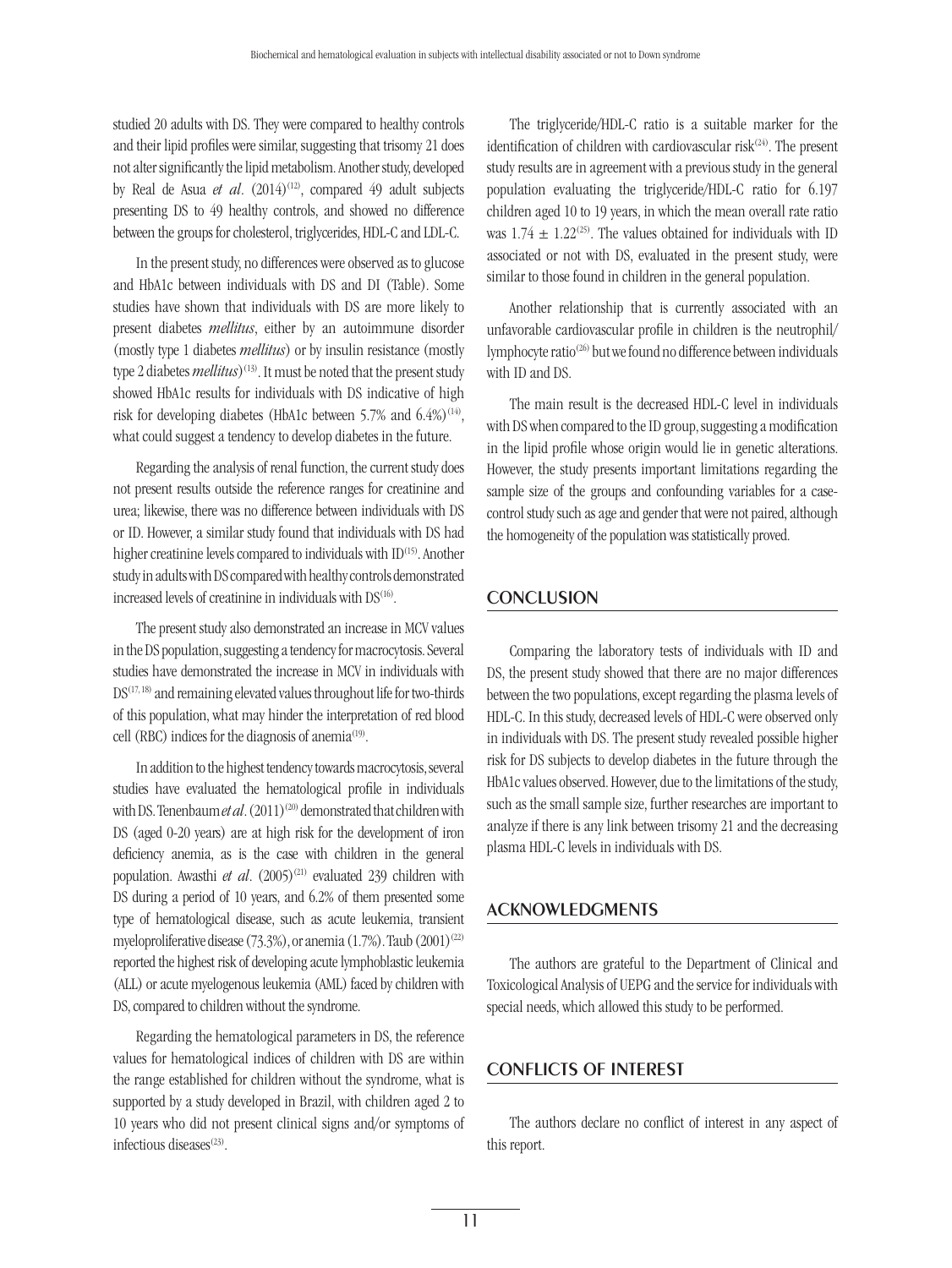## resumo

*A síndrome de Down (SD) é uma das principais causas de deficiência intelectual. Os objetivos deste estudo foram comparar parâmetros bioquímicos e hematológicos, bem como encontrar a relação triglicerídeo/colesterol da lipoproteína de alta densidade (HDL-C) e a razão neutrófilo/linfócito em indivíduos com deficiência intelectual (DI) associada ou não à SD. O principal resultado foi a diminuição do HDL-C em indivíduos com SD quando comparados àqueles com DI, sugerindo que essa modificação no perfil lipídico pode se relacionar com alterações genéticas. Portanto, pesquisas adicionais são importantes para analisar se existe ligação entre a trissomia 21 e a redução dos níveis de HDL-C em indivíduos com SD.*

*Unitermos: síndrome de Down; trissomia; deficiência intelectual; indivíduos com deficiência mental.*

### **REFERENCES**

1. Rauch A, Hoyer J, Guth S, et al. Diagnostic yield of various genetic approaches in patients with unexplained developmental delay or mental retardation. Am J Med Genet Part A. 2006; 140: 2063-74.

2. Weijerman ME, De Winter JP. Clinical practice: the care of children with Down syndrome. Eur J Pediatr. 2010; 169: 1445-52.

3. Cooley WC, Graham JM. Down syndrome – an update and review for the primary pediatrician. Clin Pediatr (Phila). 1991; 30: 233-53.

4. Bruwier A, Chantrain CF. Hematological disorders and leukemia in children with Down syndrome. Eur J Pediatr. 2012; 171: 1301-7.

5. Málaga S, Pardo R, Málaga I, Orejas G, Fernández-Toral J. Renal involvement in Down syndrome. Pediatr Nephrol. 2005; 20: 614-7.

6. Bergholdt R, Eising S, Nerup J, Pociot F. Increased prevalence of Down's syndrome in individuals with type 1 diabetes in Denmark: a nationwide population-based study. Diabetologia. 2006; 49: 1179- 82.

7. Thorpe L, Pahwa P, Bennett V, Kirk A, Nanson J. Clinical predictors of mortality in adults with intellectual disabilities with and without Down syndrome. Curr Gerontol Geriatr Res. 2012; 2012: 1-11.

8. Xavier HT, Izar MC, Faria Neto JR, et al. [V Brazilian Guidelines on Dyslipidemias and Prevention of Atherosclerosis]. Arq Bras Cardiol. 2013; 101: 1-20.

9. Adelekan T, Magge S, Shults J, Stallings V, Stettler N. Lipid profiles of children with Down syndrome compared with their siblings. Pediatrics. 2012; 129: e1382-7.

10. Zamorano A, Guzmán M, Aspillaga M, Avendaño A, Gatica M. [Concentrations of serum lipids in children with Down's syndrome]. Arch Biol Med Exp (Santiago). 1991; 24: 49-55.

11. Tansley G, Holmes DT, Lütjohann D, Head E, Wellington CL. Sterol lipid metabolism in Down syndrome revisited: Down syndrome is associated with a selective reduction in serum brassicasterol levels. Curr Gerontol Geriatr Res. 2012; 2012: 179318.

12. Real de Asua D, Quero M, Moldenhauer F, Suarez C. Clinical profile and main comorbidities of Spanish adults with Down syndrome. Eur J Intern Med. 2015; 26: 385-91.

13. Fonseca CT, Amaral DM, Ribeiro MG, Beserra ICR, Guimarães MM. Insulin resistance in adolescents with Down syndrome: a crosssectional study. BMC Endocr Disord. 2005; 5: 6.

14. Lyra R, Oliveira M, Lins D, et al. Diretrizes da Sociedade Brasileira de Diabetes. vol. 5. 2003.

15. Hestnes A, Stovner LJ, Husøy O, Følling I, Fougner KJ, Sjaastad O. Hormonal and biochemical disturbances in Down's syndrome. J Ment Defic Res. 1991; 35(Pt 3): 179-93.

16. Real de Asua D, Parra P, Costa R, Moldenhauer F, Suarez C. Evaluation of the impact of abdominal obesity on glucose and lipid metabolism disorders in adults with Down syndrome. Res Dev Disabil. 2014; 35: 2942-9.

17. Akin K. Macrocytosis and leukopenia in Down's syndrome. JAMA. 1988; 259: 842.

18. Starc TJ. Erythrocyte macrocytosis in infants and children with Down syndrome. J Pediatr. 1992; 121: 578-81.

19. Dixon N, Kishnani PS, Zimmerman S. Clinical manifestations of hematologic and oncologic disorders in patients with Down syndrome. Am J Med Genet C Semin Med Genet. 2006; 142C: 149-57.

20. Tenenbaum A, Malkiel S, Wexler ID, Levy-Khademi F, Revel-Vilk S, Stepensky P. Anemia in children with Down syndrome. Int J Pediatr. 2011; 2011: 1-5.

21. Awasthi A, Das R, Varma N, et al. Hematological disorders in Down syndrome: ten-year experience at a tertiary care centre in North India. Pediatr Hematol Oncol. 2005; 22: 507-12.

22. Taub JW. Relationship of chromosome 21 and acute leukemia in children with Down syndrome. J Pediatr Hematol Oncol. 2001; 23: 175-8.

23. Nisihara R, Souza ASC, Finatti LR, Palmieri NO. Hematological parameters in children with Down syndrome. J Bras Patol Med Lab. 2015; 51: 85-90.

24. Quijada Z, Paoli M, Zerpa Y, et al. The triglyceride/HDL-cholesterol ratio as a marker of cardiovascular risk in obese children; association